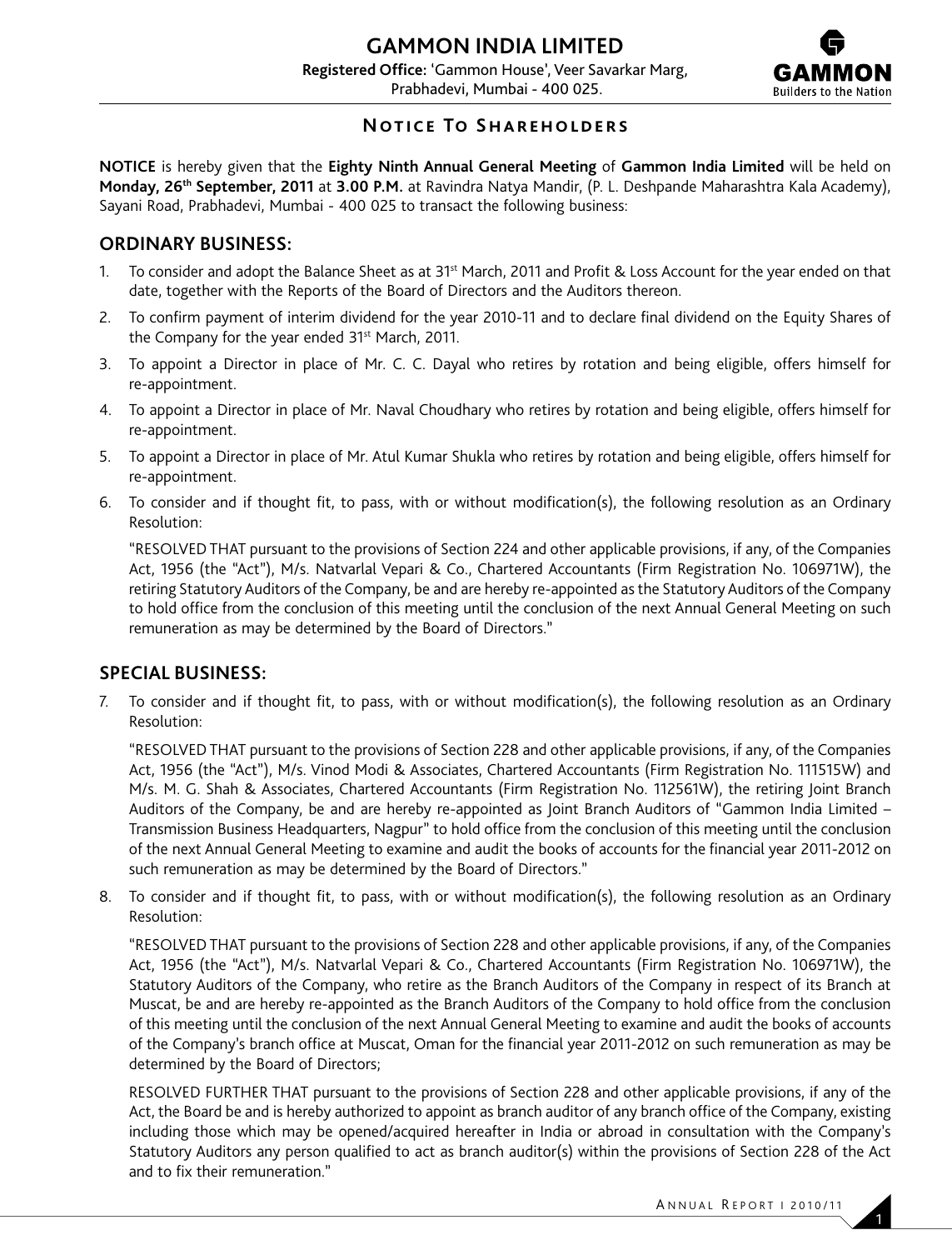

9. To consider and if thought fit, to pass, with or without modification(s), the following resolution as an Ordinary Resolution:

 "RESOLVED THAT pursuant to the provisions of Sections 198, 269, 309 and all other applicable provisions, if any, of the Companies Act, 1956 (the "Act"), read with Schedule XIII thereto and subject to the approval of the Central Government, if any, approval of the Company be and is hereby accorded to the re-appointment of Mr. Abhijit Rajan as Chairman & Managing Director for a period of five (5) years with effect from 17th May, 2011 upon such terms and conditions as set out in the Explanatory Statement annexed to this Notice with liberty to the Board of Directors (the "Board") to alter and vary the terms and conditions of the said appointment in such manner as may be agreed between the Board and Mr. Abhijit Rajan;

 RESOLVED FURTHER THAT the Board be and is hereby authorised to do all such acts, deeds, matters and things as may be necessary, expedient or desirable to give effect to this resolution."

> **By Order of the Board of Directors For GAMMON INDIA LIMITED**

> > GITA BADE *Company Secretary*

*Registered Office:*

"Gammon House", Veer Savarkar Marg, Prabhadevi, Mumbai - 400 025.

Dated: 19th August, 2011

### **NOTES:**

- (a) **A MEMBER ENTITLED TO ATTEND AND VOTE AT THE MEETING IS ENTITLED TO APPOINT A PROXY TO ATTEND AND VOTE INSTEAD OF HIMSELF/HERSELF AND THE PROXY NEED NOT BE A MEMBER.**
- (b) Proxies to be effective should be deposited at the Registered Office of the Company not less than forty eight (48) hours before the commencement of the meeting.
- (c) The relative Explanatory Statement pursuant to Section 173(2) of the Companies Act, 1956 in respect of businesses under Item Nos. 7 to 9 is annexed hereto.
- (d) The Register of Members and the Share Transfer Books of the Company will remain closed from 21<sup>st</sup> September, 2011 to 26<sup>th</sup> September, 2011 (both days inclusive).
- (e) The dividend on equity shares as recommended by the Board for the financial year ended 31<sup>st</sup> March, 2011, if declared, will be paid on or before 25<sup>th</sup> October, 2011 to those members whose names appear in the Company's Register of Members as on 20<sup>th</sup> September, 2011. In respect of shares held in electronic form, dividend will be payable on the basis of beneficial ownership as per the details to be furnished by the National Securities Depository Limited and the Central Depository Services (India) Limited for this purpose.
- (f) Members holding shares in electronic form may please note that their bank details as furnished by the respective Depositories to the Company will be printed on their dividend warrants as per the applicable regulations of the Depositories and the Company will not entertain any direct request from the members for change/deletion in such bank details. Please note that instructions, if any, already given by them in respect of shares held in physical form will not be automatically applicable to the dividend paid on shares held in electronic form. Members may therefore give instructions regarding bank accounts in which they wish to receive dividend to their Depository Participants.
- (g) Members who hold shares in the dematerialized form are requested to write their DP ID and Client ID and those holding shares in physical form are requested to write their folio number in the attendance slip and hand it over at the entrance of the meeting hall.

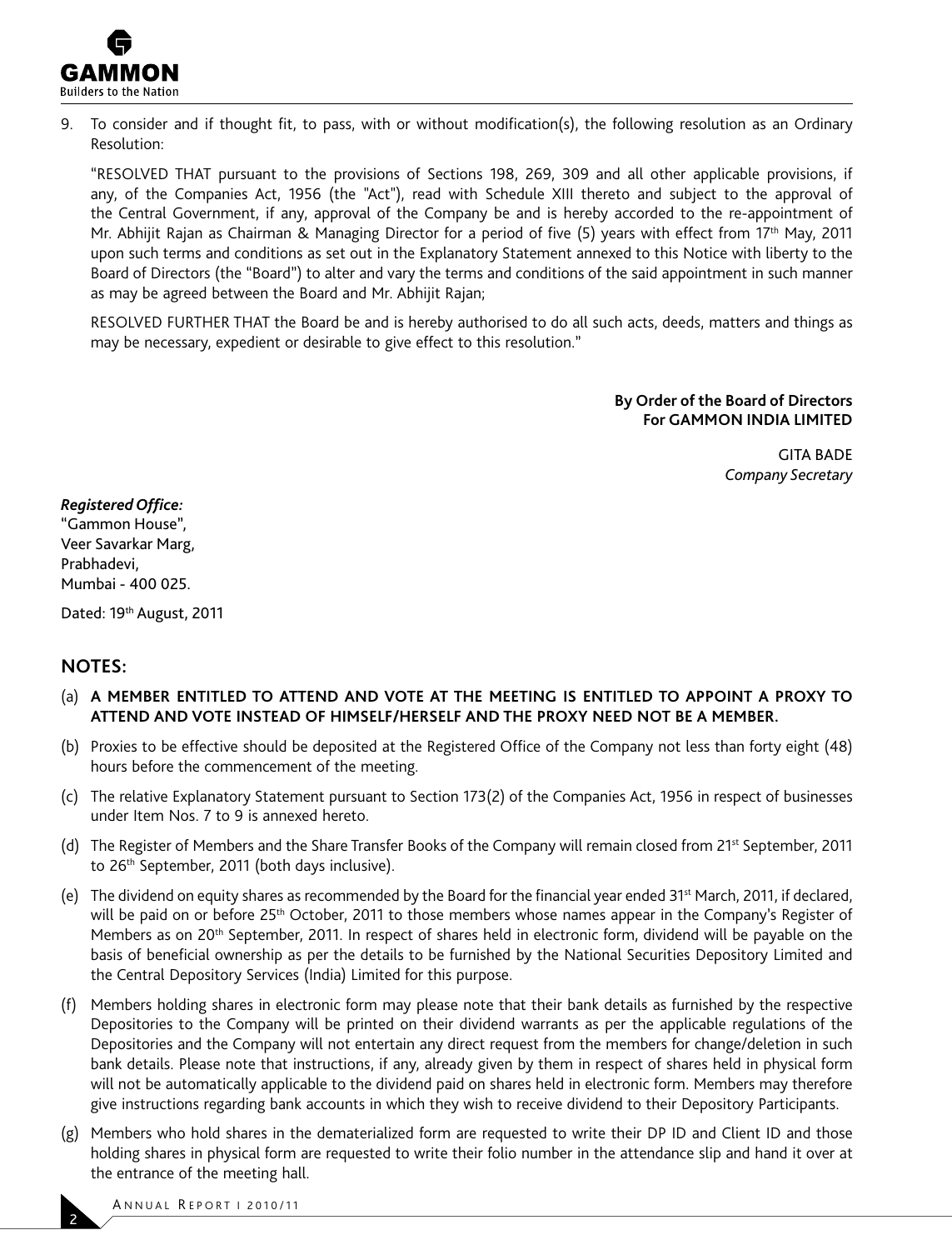

(h) Pursuant to Section 205A of the Companies Act, 1956, the dividend not encashed or claimed within seven (7) years from the date of its transfer to the unpaid dividend account shall be transferred to the Investor Education and Protection Fund (IEPF) established by the Central Government.

 Accordingly, the unclaimed dividend in respect of financial year ended 31st March, 2004 is due for transfer on or before 2<sup>nd</sup> December, 2011. Members are therefore requested to verify their records and send claims, if any, for the relevant years from 2003-2004 onwards before the respective amounts become due for transfer to the said fund. In terms of Section 205C of the Companies Act, 1956, no claim shall lie against the Company or the IEPF after the said transfer.

(i) The Ministry of Corporate Affairs, Government of India has, vide General Circular No. 2/2011 dated 8<sup>th</sup> February, 2011, provided an exemption to the companies from complying with Section 212 of the Companies Act, 1956, provided such companies publish the audited consolidated financial statements of the holding company and all its subsidiaries in the Annual Report. In view of the same, copies of the Balance Sheet, Profit and Loss Account, Reports of the Board of Directors and Auditors of the subsidiary companies have not been attached to the Balance Sheet of the Company's accounts for the year ended 31<sup>st</sup> March, 2011. The consolidated financial statements published by the Company include the financial results of its subsidiary companies.

 The Company will make available, the Annual Accounts of its subsidiary companies and the related detailed information to any member of the Company who may be interested in obtaining the same. The Annual Accounts of the subsidiary companies will also be kept open for inspection at the Registered Office of the Company and that of the respective subsidiary companies.

- (j) Members are requested to bring their copies of the Annual Report at the time of attending the meeting.
- (k) Members are requested to send their queries, if any, at least ten (10) days before the Annual General Meeting, so as to enable the Board to keep the information ready.
- (l) The shareholders are requested to address their correspondence to the Registrar & Share Transfer Agent viz. M/s. Link Intime India Private Limited, C-13, Pannalal Silk Mills Compound, L. B. S. Marg, Bhandup (W), Mumbai - 400 078.
- (m) **The Ministry of Corporate Affairs has taken a "Green Initiative in Corporate Governance" by allowing paperless compliances by the companies and has issued circulars allowing companies to serve all notices and correspondences to shareholders including Balance Sheet, Auditors Report etc. through electronic mode (e-mail). In support of this initiative taken by the Ministry, we propose to henceforth send documents like Notices, Balance Sheet and Auditors Report etc. to our shareholders through electronic mode, to the email addresses provided by them and made available to us by the Depositories.**

 **Please note that you will be entitled to be furnished, free of cost, a copy of the Balance Sheet of the Company and all other documents required by law to be attached thereto, including the Profit and Loss Account and the Auditors' Report, upon receipt of a requisition from you at any time, as a member of the Company.**

 **Members who have not registered their e-mail addresses, so far, are requested to register their e-mail addresses, in respect of their electronic holdings with the Depository through their concerned Depository Participants. Members who hold shares in physical form are requested to register their e-mail addresses with the Company's Registrar & Transfer Agents, M/s. Link Intime India Private Limited by sending an e-mail to gammonindiagogreen@linkintime.co.in along with details like Name, Folio No. etc.**

(n) **Information required to be provided under the Listing Agreement entered into with various Stock Exchanges, regarding the Directors who are proposed to be appointed / re-appointed is as below.**

## **DETAILS OF DIRECTORS SEEKING APPOINTMENT/RE-APPOINTMENT AT THE FORTHCOMING ANNUAL GENERAL MEETING**

### **(PURSUANT TO CLAUSE 49 (IV) OF THE LISTING AGREEMENT)**

| Name of Director      | Mr. C. C. Dayal      | Mr. Naval Choudhary                          |  |
|-----------------------|----------------------|----------------------------------------------|--|
| Age (years)           |                      | 64                                           |  |
| <b>Oualifications</b> | Chartered Accountant | B.E. (Mechanical), M.B.A.<br>(IIM Ahmedabad) |  |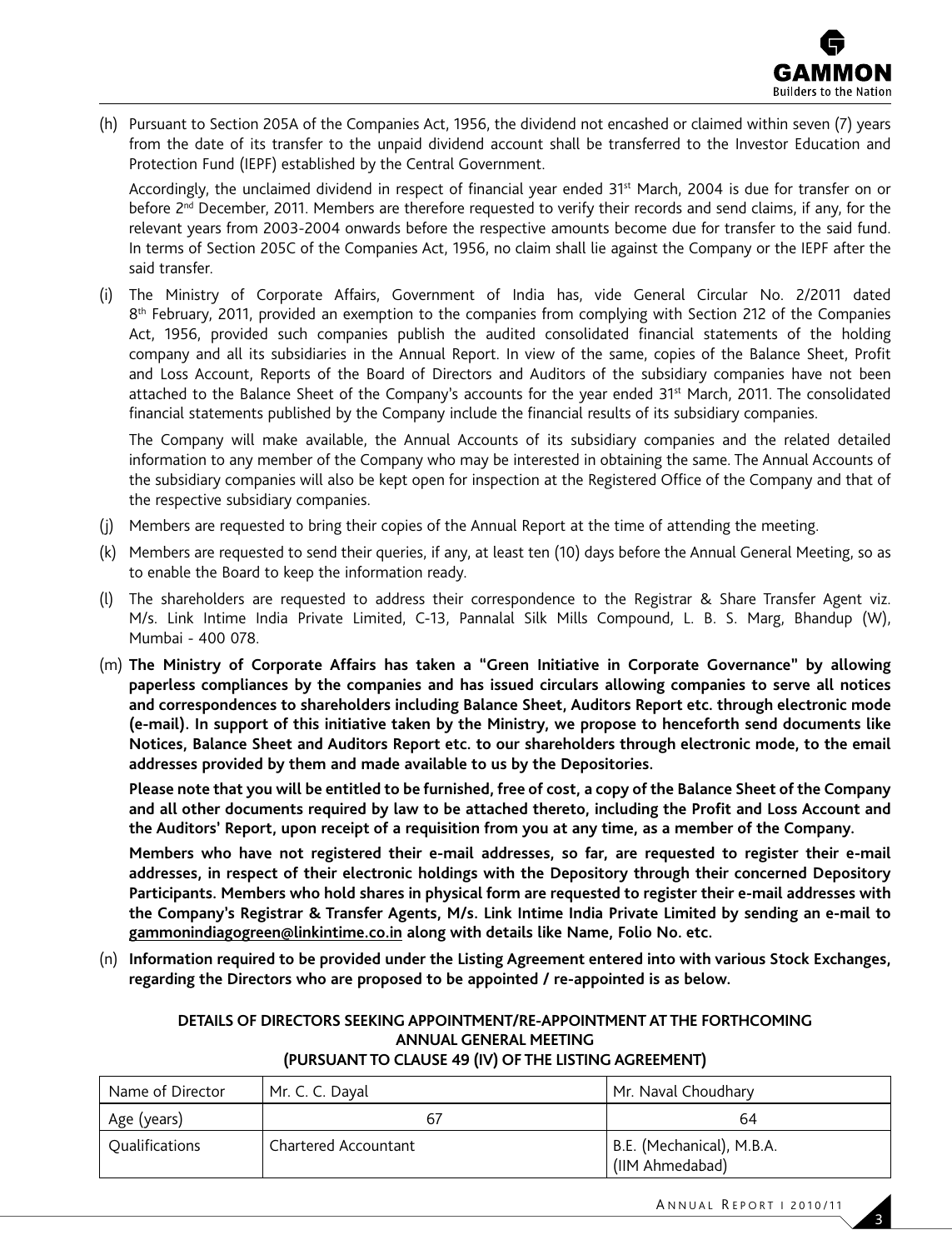

| Name of Director                                                                                   | Mr. C. C. Dayal                                                                                                                                                                                                                                                                                                                                                 | Mr. Naval Choudhary                                                                                                                                                 |  |
|----------------------------------------------------------------------------------------------------|-----------------------------------------------------------------------------------------------------------------------------------------------------------------------------------------------------------------------------------------------------------------------------------------------------------------------------------------------------------------|---------------------------------------------------------------------------------------------------------------------------------------------------------------------|--|
| Expertise                                                                                          | Vast professional experience and expertise in<br>internal audit, taxation and finance.                                                                                                                                                                                                                                                                          | Wide and varied experience in various<br>management disciplines such as Strategic<br>Planning, Marketing, Finance & Banking,<br>and Production & Inventory Control. |  |
| Directorships held<br>in other public<br>companies<br>(excluding foreign and<br>private companies) | 1.<br>Gammon Information Technologies Ltd.<br>Gammon & Billimoria Ltd.<br>2.<br>3.<br>Andhra Expressway Ltd.<br>Cochin Bridge Infrastructure Company Ltd.<br>4.<br>Rajahmundry Expressway Ltd.<br>5.<br>Mumbai Nasik Expressway Ltd.<br>6.<br>STFA Piling (India) Ltd.<br>7.<br>TML Industries Ltd.<br>8.<br>9.<br>Gammon Infrastructure Projects Ltd.          | <b>NIL</b>                                                                                                                                                          |  |
| Memberships/<br>Chairmanships of<br>committees of other<br>public companies                        | 1.<br>Audit Committee (Chairman) - Gammon<br>Infrastructure Projects Ltd.<br>Audit Committee (Member) - Andhra<br>2.<br>Expressway Ltd.<br>Audit Committee (Member) - Cochin Bridge<br>3.<br>Infrastructure Company Ltd.<br>Audit Committee (Member) - Rajahmundry<br>4.<br>Expressway Ltd.<br>Audit Committee (Member) - Mumbai Nasik<br>5.<br>Expressway Ltd. | <b>NIL</b>                                                                                                                                                          |  |
| Shareholding                                                                                       | 1.500                                                                                                                                                                                                                                                                                                                                                           | <b>NIL</b>                                                                                                                                                          |  |

| Name of Director                                                                                   | Mr. Atul Kumar Shukla                                                                                                                                                                                                                                                                | Mr. Abhijit Rajan                                                                               |  |
|----------------------------------------------------------------------------------------------------|--------------------------------------------------------------------------------------------------------------------------------------------------------------------------------------------------------------------------------------------------------------------------------------|-------------------------------------------------------------------------------------------------|--|
| Age (years)                                                                                        | 65                                                                                                                                                                                                                                                                                   | 50                                                                                              |  |
| Qualifications                                                                                     | Masters in Science                                                                                                                                                                                                                                                                   | B.Com., L.S.E. (London)                                                                         |  |
| Expertise                                                                                          | Vast experience in the field of General<br>Management, Marketing Management and<br>Management Consultancy.                                                                                                                                                                           | Industrialist with vast experience<br>in strategic planning general<br>management               |  |
| Directorships held<br>in other public<br>companies<br>(excluding foreign and<br>private companies) | Almondz Global Securities Ltd.<br>$\mathbf{1}$<br>2.<br>Deccan Infrastructures & Land Holdings Ltd.<br>India Infoline Trustee Co. Ltd.<br>3.<br>Mittal Corp. Ltd.<br>4.<br>5.<br>Star Union Dai-ichi Life Insurance Company Ltd.                                                     | Gammon Infrastructure Projects Ltd.<br>Gammon & Billimoria Ltd.<br><b>Gammon Cities Limited</b> |  |
| Memberships/<br>Chairmanships of<br>committees of other<br>public companies                        | 1.<br>Audit Committee (Member) - Almondz<br>Global Securities Ltd.<br>Audit Committee (Member) - Deccan<br>2.<br>Infrastructures & Land Holdings Ltd.<br>Audit Committee (Member) - Mittal Corp. Ltd.<br>3.<br>Audit Committee (Chairman) - India Infoline<br>4.<br>Trustee Co. Ltd. | <b>NIL</b>                                                                                      |  |
| Shareholding                                                                                       | NIL                                                                                                                                                                                                                                                                                  | 1,008,365                                                                                       |  |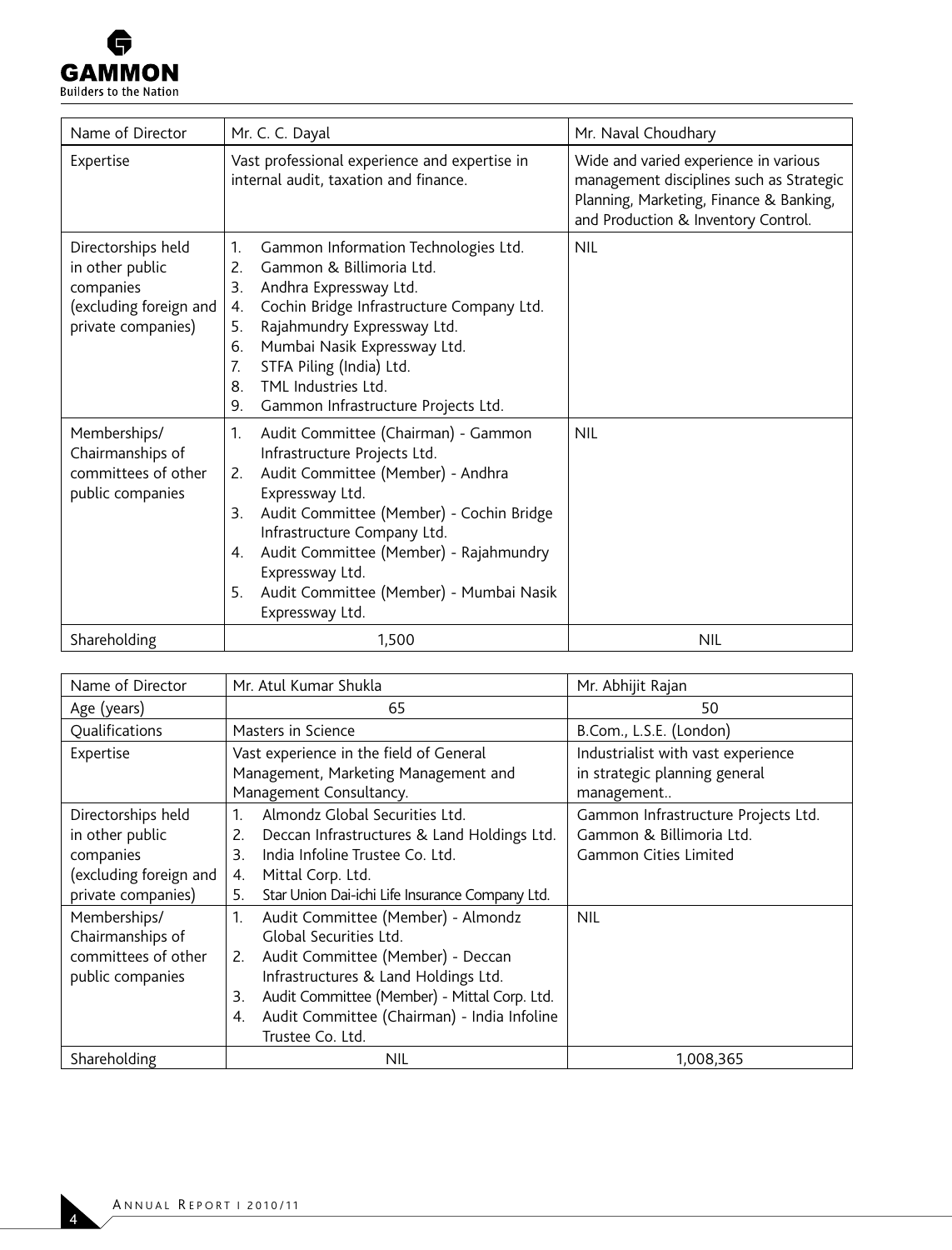

## **Annexure To Notice**

As required by Section 173 of the Companies Act, 1956 the following Explanatory Statement sets out the material facts relating to the businesses under Item Nos. 7 to 9 of the accompanying Notice dated 19th August, 2011.

#### **Item No. 7:**

The Board of Directors has, at its meeting held on 19<sup>th</sup> August, 2011, approved the re-appointment of M/s. Vinod Modi & Associates, Chartered Accountants and M/s. M. G. Shah & Associates, Chartered Accountants, as Joint Branch Auditors of 'Gammon India Limited – Transmission Business Headquarters, Nagpur' to examine and audit the books of accounts for the financial year 2011-2012.

Your Directors recommend passing of the Ordinary Resolution at Item No. 7 of the Notice.

None of the Directors are concerned or interested in the passing of the above resolution.

#### **Item No. 8:**

The Board of Directors has, at its meeting held on 19<sup>th</sup> August, 2011, approved the re-appointment of M/s. Natvarlal Vepari & Co., Chartered Accountants, Statutory Auditors of the Company, as the Branch Auditors of the Company in respect of its branch at Muscat to examine and audit the books of accounts for the financial year 2011-2012.

Your Directors recommend passing of the Ordinary Resolution at Item No. 8 of the Notice.

None of the Directors are concerned or interested in the passing of the above resolution.

#### **Item No. 9:**

Members are informed that as the term of office of Mr. Abhijit Rajan, Chairman & Managing Director expired on 16<sup>th</sup> May, 2011, the Board of Directors, at their meeting held on 12<sup>th</sup> May, 2011, approved the re-appointment of Mr. Rajan as Chairman & Managing Director of the Company for a further period of five (5) years w.e.f. 17<sup>th</sup> May, 2011 subject to the approval of the shareholders.

Mr. Rajan, aged 50 years has completed his graduation in India and pursued Management Studies in Europe. He is a Director on the Board of several companies and is also a member of the Young Presidents' Organization, USA. As an industrialist, he has built his reputation on the basis of good stewardship of the Gammon Group. Under his leadership and guidance, the Company has taken great strides in terms of turnover, profits and performance. His dynamic vision, strategic focus, and entrepreneurial skills continue to guide the growth of the Company's businesses across demanding markets and competitive scenarios.

Your Directors are of the opinion that the re-appointment of Mr. Abhijit Rajan as Chairman & Managing Director is essential and will be in the best interests of the Company.

The material terms of the draft Agreement pertaining to the re-appointment and remuneration of Mr. Abhijit Rajan as Chairman & Managing Director are as follows:

- 1. **Designation** : Chairman & Managing Director.
- 2. **Period** : Five (5) years with effect from 17<sup>th</sup> May, 2011 to 16<sup>th</sup> May, 2016.
- 3. **Remuneration:**

| (i) | Salary            | : ₹ 6,000,000/- (Rupees Sixty Lacs Only) per month in the scale of ₹ 5,000,000/-<br>(Rupees Fifty Lacs only) per month to $\bar{\tau}$ 10,000,000/- (Rupees One Crore only) per month<br>with authority to the Board to fix the salary within the scale from time to time. The increment,<br>within the scale, will be merit based and take into account the Company's performance. |
|-----|-------------------|-------------------------------------------------------------------------------------------------------------------------------------------------------------------------------------------------------------------------------------------------------------------------------------------------------------------------------------------------------------------------------------|
|     | (ii) Commission   | : An amount by way of commission, payable annually in addition to the salary, calculated<br>with reference to the net profits of the Company in a particular financial year, at the<br>absolute discretion of and as maybe determined by the Board of Directors at the end of each<br>financial year.                                                                               |
|     | (iii) Perquisites | : Subject to the limits contained in Part II of Schedule XIII of the Companies Act, 1956,                                                                                                                                                                                                                                                                                           |

Perquisites shall be payable as set out in Parts A, B and C as applicable.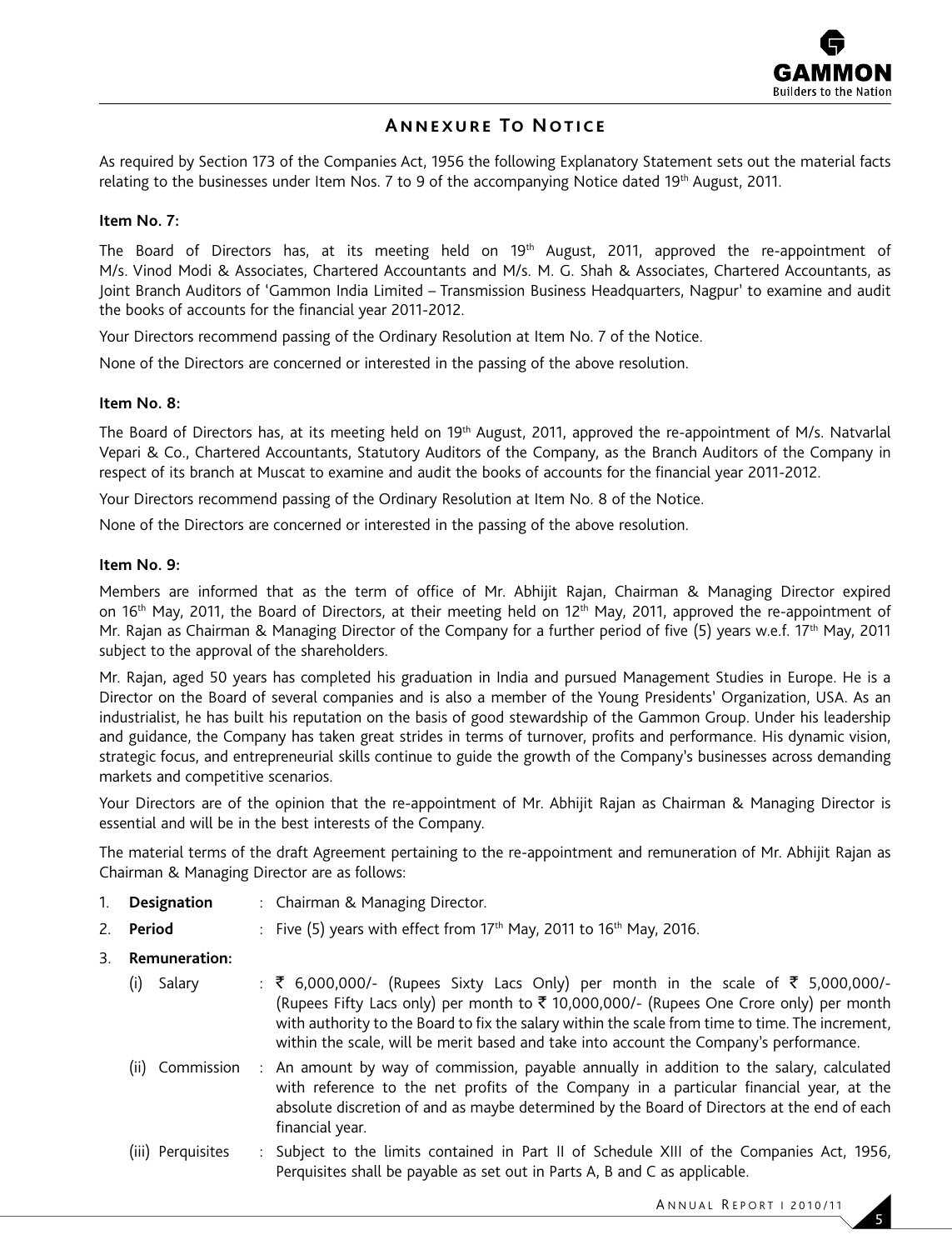

Mr. Rajan shall not be paid sitting fees for attending meetings of the Board or any Committee thereof. He shall not be liable to retire by rotation.

#### **PART A:**

- (i) Mr. Rajan shall also be entitled to perquisites like furnished / unfurnished accommodation or HRA, gas, electricity, water, medical re-imbursement, and Leave Travel Concession for self and family, club fees, personal accident insurance etc. in accordance with the rules of the Company.
- (ii) Valuation of perquisites shall be done as per the Income-Tax rules, wherever applicable.

### **PART B:**

- (i) Contribution to the Provident Fund, Superannuation Fund or Annuity Fund will not be included in the computation of the ceiling on perquisites to the extent these either singly or put together are not taxable under the Income-Tax Act, 1961.
- (ii) Gratuity not exceeding half a month's salary for each completed year of service subject to a maximum limit as specified in The Payment of Gratuity Act, 1972

The items in Part B will not be included in the computation of the ceiling on perquisites.

#### **PART C:**

Car & Telephone:

 Provision of car for use on Company's business and telephone at residence will not be considered perquisites. Personal long distance calls and use of car for private purposes shall be billed by the Company to Mr. Abhijit Rajan.

 The remuneration by way of salary, perquisites and other allowances payable in the event of loss or inadequacy of profits in any financial year during the aforesaid period shall be the same as specified above however shall be subject to the provisions of Part II of Schedule XIII of the Companies Act, 1956.

The draft of the Agreement proposed to be entered into by the Company with Mr. Abhijit Rajan is available for inspection by the Shareholders at the Registered Office of the Company on any working day except public holidays, Saturdays and Sundays between 10.00 a.m. and 5.00 p.m. upto the date of the ensuing Annual General Meeting.

An Abstract and Memorandum pertaining to the re-appointment of Mr. Abhijit Rajan as Chairman & Managing Director of the Company has already been circulated to the Members of the Company as required under Section 302 of the Companies Act, 1956.

Except Mr. Abhijit Rajan, no other Director of the Company is concerned or interested in the said resolution.

Your Directors recommend passing of the Ordinary Resolution at Item No. 9 of the Notice.

#### **By Order of the Board of Directors For GAMMON INDIA LIMITED**

GITA BADE *Company Secretary* 

*Registered Office:* "Gammon House", Veer Savarkar Marg,

Prabhadevi, Mumbai - 400 025.

Dated: 19<sup>th</sup> August, 2011